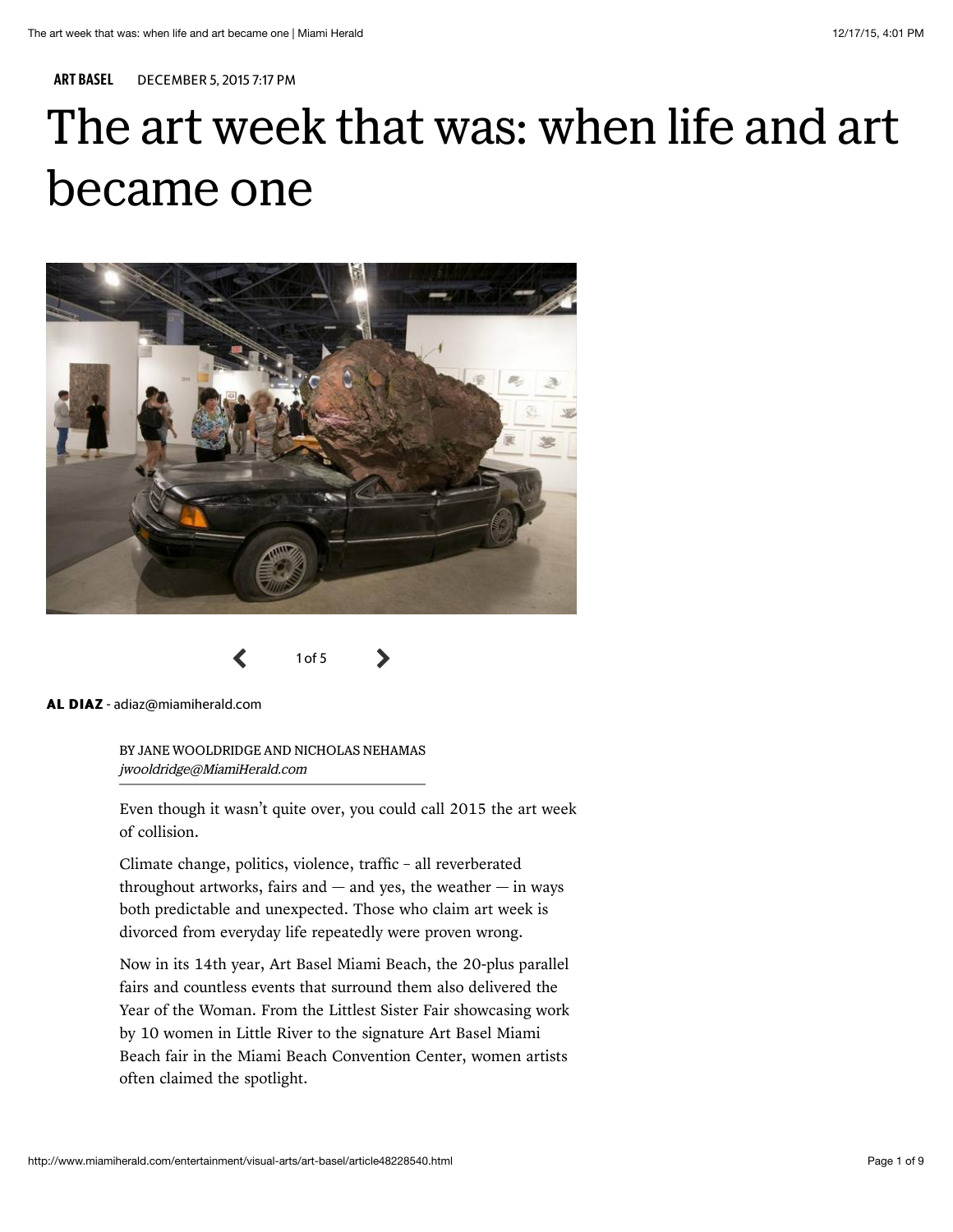"No Man's Land," the current exhibit at the private Rubell Family Collection in Wynwood, showcased work by women artists. "We noticed that a disproportional number of the works we were acquiring were by women artists. And not 20-year-olds. The work was more interesting," said Don Rubell.

At the convention center, Pace Gallery offered 18 sculptures by Louise Nevelson created between 1953 and 1987. Surrounding those with works by other female artists seemed natural, said gallerist Marc Glimcher. Sixteen Nevelsons sold the first day for prices ranging from \$75,000 to \$1 million.

Other artists featured across the various fairs included sculptor Rachel Feinstein, Miami-born Michele Oka Doner, fire artist Laura Kimpton, the late Ana Mendieta, and "gender fluid" Martín Gutierrez. A "feminist" orgy organized by a group called Killing Kittens was scheduled for Saturday night, soggy weather permitting.

Despite a downturn in Latin American economies and strife in Europe, galleries at the best-known fairs reported strong attendance and brisk sales. Many galleries at NADA, the New Art Dealers Association, reported that most works sold out within hours.

At Art Basel Miami Beach, where prices range from \$4,000 for some prints to \$1 million-plus, some gallerists reported stronger sales than last year, while others reported a more deliberative mood in a pricey market.

Most Miami Art Week fairs remain open until 6 p.m. Sunday.

By Friday, New York's Van de Weghe gallery had reported sales of the 1954 Francis Bacon oil Man in Blue VI priced at \$15 million, Pablo Picasso's 1971 painting Buste au Chapeau priced at \$10.5 million and Damian Hirst's 2005 multimedia I Love You But I Don't Like You priced at \$900,000.

"We've talked to people who did really well in every type of gallery," said Art Basel global director Marc Spiegler.

"Sales have been phenomenal," said New York gallerist Jack Shainman, whose booth carried work ranging from \$18,000 to \$1.2 million by artists including Nick Cave and El Anatsui. The weather may have been a plus, he said. "I think people are more focused on the work than heading out for a margarita."

For many Art Basel galleries, sales were stronger on Thursday and Friday than on the VIP opening day, and many gallerists were still selling works during the weekend, after many of the high-end buyers traditionally have left town, said Americas director Noah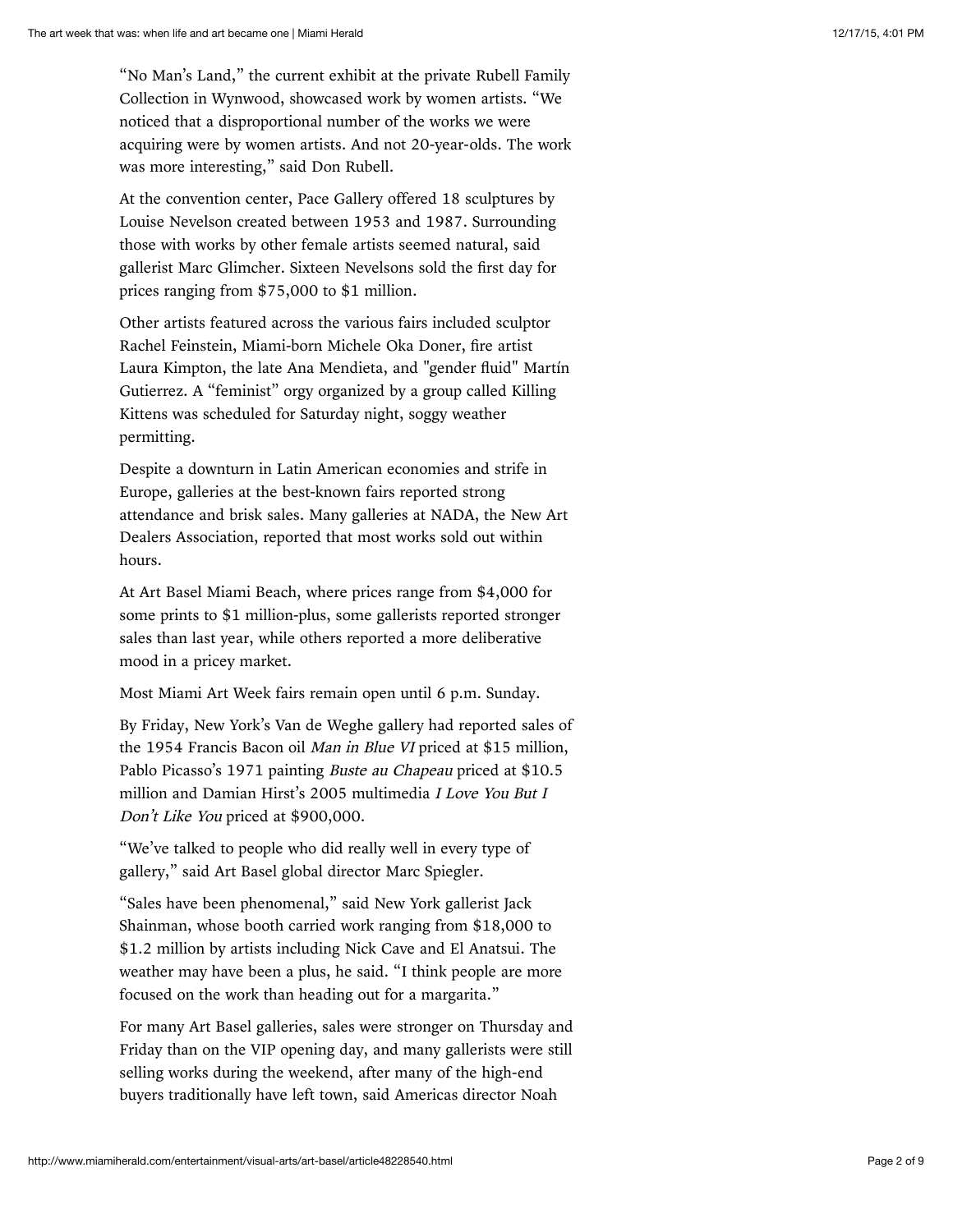Horowitz. Sales reportedly were strong among collectors in Asia, the Middle East, Latin America, Asia and the United States, and buyers included museums and institutions.

As of Friday, attendance at Art Miami was up 15 percent over 2014, said fair director Nick Korniloff; Saturday afternoon the fair was packed. "When the weather turns bad and the traffic gets tied up, people take the decision not to go from fair to fair. They go to one fair where they know they will see a lot of good work and spend the day," Korniloff said.

As proof of the week's marketing power, presidential candidates Hillary Clinton, Martin O'Malley and Jeb Bush held big-ticket fundraisers; none was officially associated with Art Basel. The familiar artistic themes of politics, protest and inequality were evident from a performance piece at Pinta Miami involving a naked man chained to a pole flying the Mexican flag to the Portal, a installation linking fairgoers with individuals in Iran, Afghanistan, Cuba and Mexico with questions sometimes involving repression.

Given recent events, the "Guns in the Hands of Artists" exhibition at The Miami Project fair, held this year at the Deauville Hotel in Miami Beach, seemed especially poignant. Using 180 decommissioned guns from New Orleans, 30 well-known artists created works commenting on gun violence.

Real-life violence made an appearance this year, too, when a 24 year-old New York student, identified by police as Siyuan Zhao, stabbed another fairgoer — reportedly a stranger — at Art Basel with an Exacto knife. The scene was so unexpected that the fairgoers who saw it at first thought it was an art performance. The victim survived; the perpetrator was charged with attempted murder.

In a twist on the usual soirees and exhibits hosted by luxury brands for top clients and press, brands aimed at regular consumers – including AirBnb, Mazda, Volvo and Web call and messaging platform Viber – hosted receptions and pop-up art exhibits.

Like Miamians, out-of-towners complained vociferously about traffic. Though both the county and various other agencies arranged regular free shuttles through the art zones, those too got stuck in snarls that frequently turned the two-mile trip from the Arsht Center to the Design District into an hourlong slog. With the Venetian Causeway closed for repairs, the trek between the mainland and Miami Beach was slower than usual. It's very difficult to get around," said New York collector Barry Meisel. "You've got to be able to facilitate that."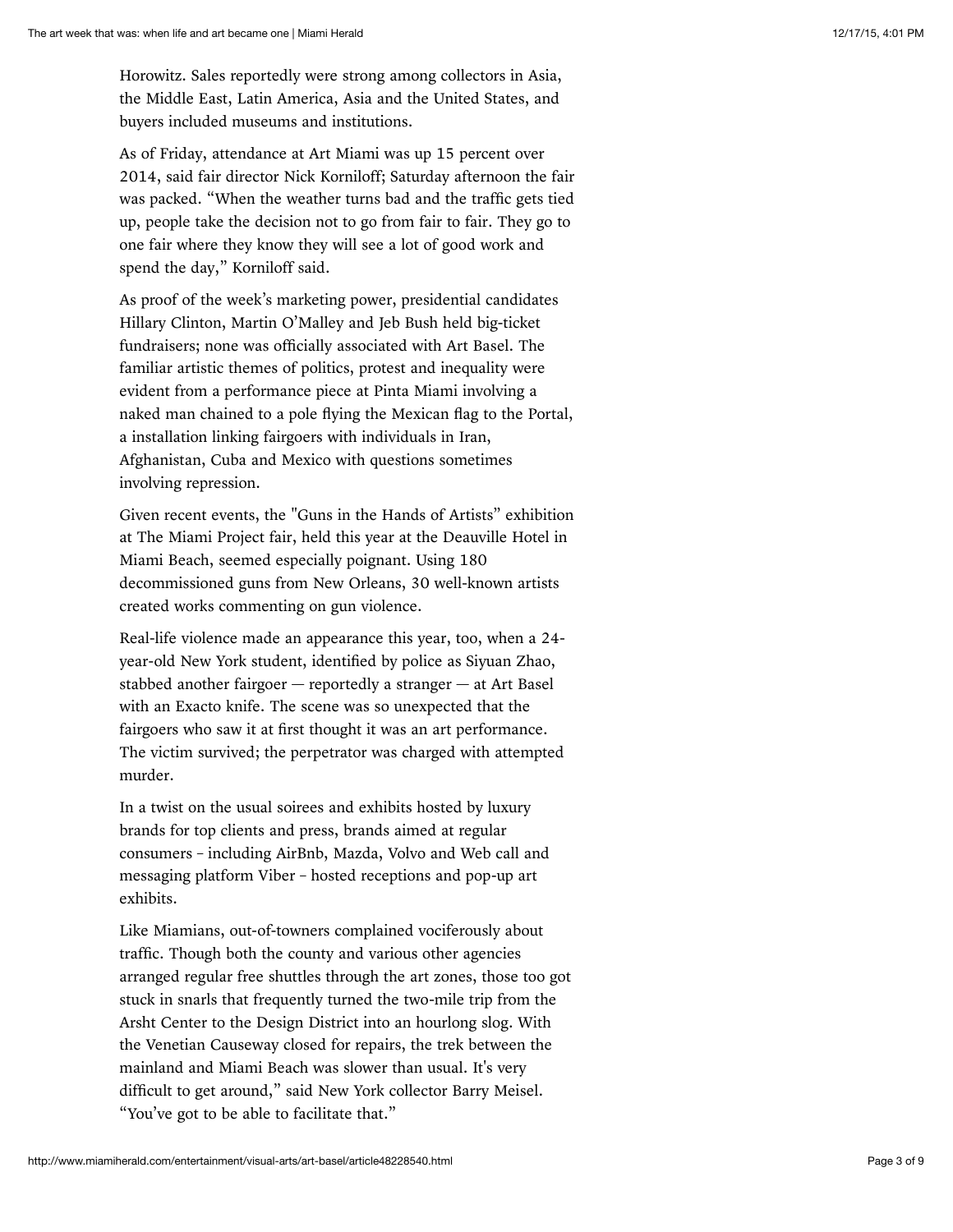The unprecedented December storms didn't help – though they did underscore the environmental questions posed by works such as Holoscenes, an interactive installation at Miami Dade College by Lars Jan, and sculptures by Alan Sonfist at Art Basel and the Sagamore Hotel that speak to climatic change and the fragility of the local ecology.

Despite the challenges, art reached many for whom the price of a fair ticket was a stumbling block. From an exhibition of Botero sculptures by Gary Nader Art in Bayfront Park to the UNREALISM figurative painting and sculpture show arranged by New York megadealers Jeffrey Deitch and Larry Gagosian in the Design District, many exhibits were free.

With so much art and so little time, the question invariably arises whether all the fairs can thrive.

"The roster changes every year," said Helen Stoilas, web editor for the Art Newspaper, who has covered Art Basel week since 2004. "What I like about having a lot of shows is that you can see different types of artists at different price points, and that allows for different types of collectors." Not everyone is going to be shopping for blue chips at the [Miami Beach] convention center. It's good to have a space for younger, first-time collectors that want to find emerging artists."

Dennis Scholl, former vice president for arts at the Knight Foundation, agreed. "In an art world like we're in today, it's certainly a golden era for contemporary art," Scholl said. "There's room for an awful lot of participation."

One looming problem for some of the fairs is Miami's real estate boom. Developers and investors have been snatching up land as prices for residential and commercial properties in South Florida skyrocket. That means less space for fair organizers to set up tents.

"The key to the Art Basel [satellite] fairs is being able to tap into undeveloped land in the Midtown and Wynwood areas," said Peter Zalewski, a real estate market analyst. "But that's exactly where developers and land bankers have been buying . . . It will definitely create a real dilemma for the fairs."

But the biggest challenge in the long run, said Miami gallery owner and Art Basel Miami Beach exhibitor Fred Snitzer, is the traffic. "It took me 20 minutes to drive a four-minute walk," he said. "People spend a lot of money to have a Miami presence. If visitors can't get to their show, they're not going to come back. The city's almost not functional. We need to address the problem."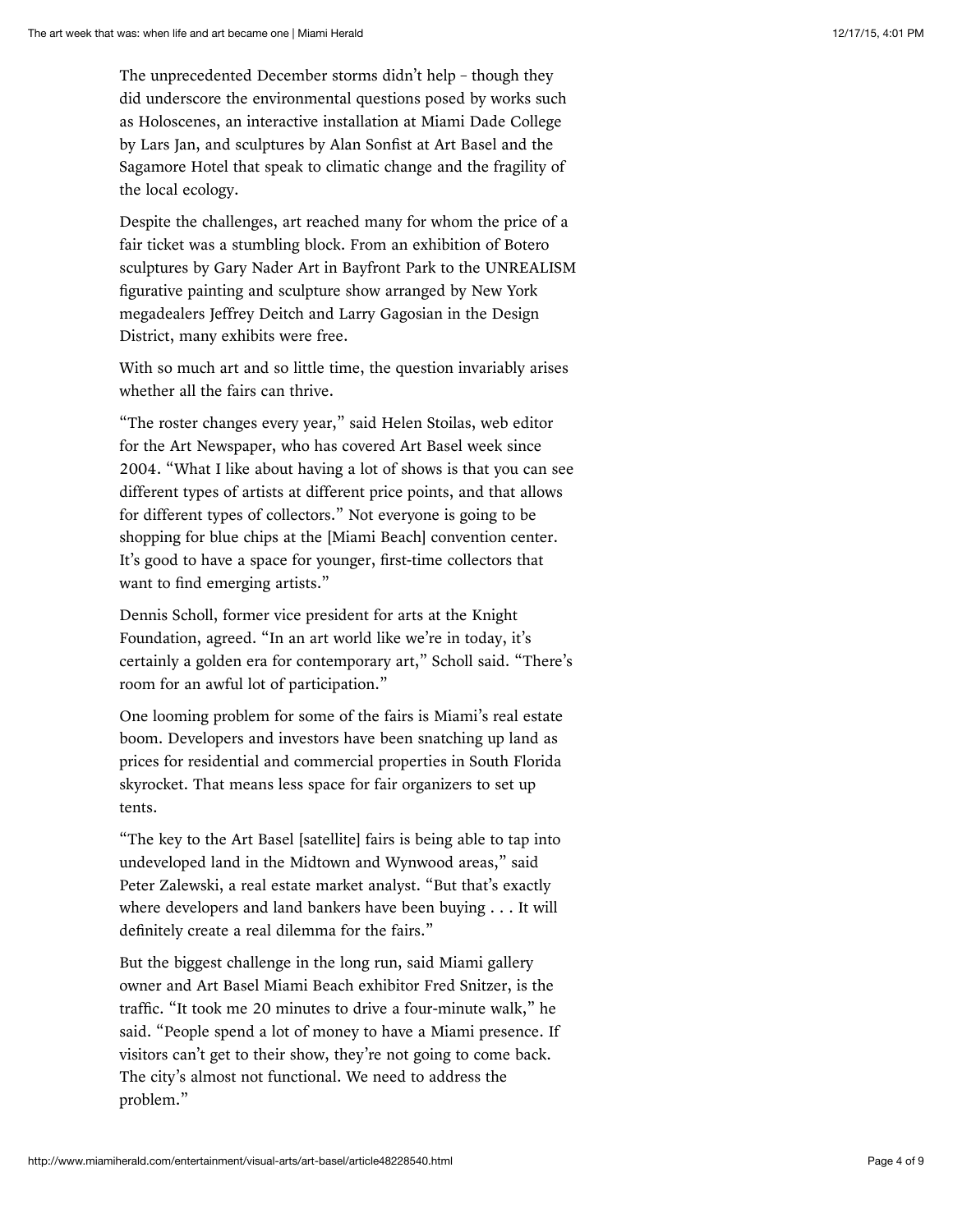Call 2015 the art week of collision.

Climate change, politics, violence, traffic – all reverberated throughout artworks, fairs and  $-$  and yes, the weather  $-$  in ways both predictable and unexpected. Those who claim art week is divorced from everyday life repeatedly were proven wrong.

Now in its 14<sup>th</sup> year, Art Basel Miami Beach, the 20-plus parallel fairs and countless events that surround them also delivered the Year of the Woman. From the Littlest Sister Fair showcasing work by 10 women in Little River to the signature Art Basel Miami Beach fair in the Miami Beach Convention Center, women artists often claimed the spotlight.

"No Man's Land," the current exhibit at the private Rubell Family Collection in Wynwood, showcased work by women artists. "We noticed that a disproportional number of the works we were acquiring were by women artists. And not 20 year olds. The work was more interesting," said Don Rubell.

At the convention center, Pace Gallery offered 18 sculptures by Louise Nevelson created between 1953 and 1987. Surrouding those with works by other female artists seemed natural, said gallerist Marc Glimcher. Sixteen Nevelsons sold the first day for prices ranging from \$75,000 to \$1 million.

Other artists featured across the various fairs included sculptor Rachel Feinstein, Miami-born Michele Oka Doner, fire artist Laura Kimpton, the late Ana Mendieta, and "gender fluid" Martín Gutierrez. A "feminist" orgy organized by a group called Killing Kittens was scheduled for Saturday night, soggy weather permitting.

Despite a downturn in Latin American economies and strife in Europe, galleries at the best-known fairs reported strong attendance and brisk sales. Many galleries at NADA, the New Art Dealers Association, where most works sold out within hours.

At Art Basel Miami Beach, where prices range from \$4,000 for some prints to \$1 million-plu, some gallerists reported stronger sales than last year, while others reported a more deliberative mood in a pricey market.

By Friday, New York's Van de Weghe gallery had reported sales of the 1954 Francis Bacon oil Man in Blue VI priced at \$15 million, Pablo Picasso's 1971 painting Buste au Chapeau priced at \$10.5 million and Damian Hirst's 2005 multimedia I Love You But I Don't Like You priced at \$900,000.

"We've talked to people who did really well in every type of gallery," said Art Basel global director Marc Spiegler.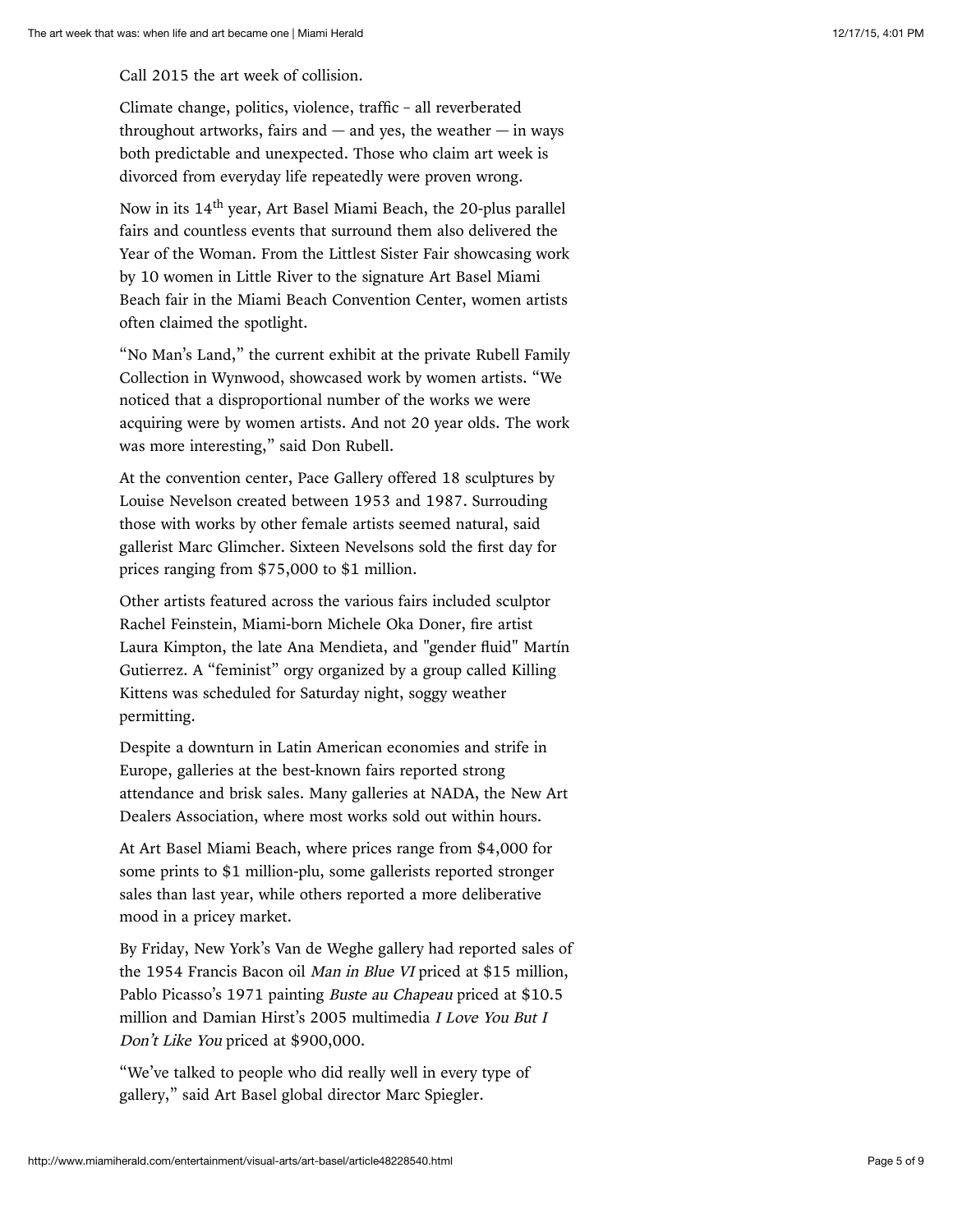"Sales have been phenomenol," said New York gallerist Jack Shainman, whose booth carried work ranging from \$18,000 to \$1.2 million by artists including Nick Cave and El Anatsui. The weather may have been a plus, he said. "I think people are more focused on the work than heading out for a margarita."

For many Art Basel galleries, sales were stronger on Thursday and Friday than on the VIP opening day, and many gallerists were still selling works this weekend, after many of the high-end buyers traditionally have left town, said Americas director Noah Horowitz. Sales reportedly were strong among collectors in Asia, the Middle East, Latin America, Asia and the U.S., and included museums and institutions.

As of Friday, attendance at Art Miami was up 15 percent over 2014, said fair director Nick Korniloff; Saturday afternoon the fair was packed. "When the weather turns bad and the traffic gets tied up, people take the decision not to go from fair to fair. They go to one fair where they know they will see a lot of good work and spend the day."

As proof of the week's marketing power, presidential candidates Hillary Clinton, Martin O'Malley and Jeb Bush held big-ticket fundraisers; none were officially associated with Art Basel. The familiar artistic themes of politics, protest and inequality were evident from a performance piece at Pinta Miami involving a naked man chained to flagpole flying the Mexican flag, to the Portal, a installation linking fairgoers with individuals in Iran, Afghanistan, Cuba and Mexico, where the questions sometimes involved repression.

Given recent events, the "Guns in the Hands of Artists" exhibition at The Miami Project fair, held this year at the Deauville Hotel in Miami Beach, seemed especially poignant. Using 180 decommissioned guns from New Orleans, 30 well-known artists created works commenting on gun violence.

Real-life violence made an appearance this year, too, when a 24 year-old New York student, identified by police as Siyuan Zhao, stabbed another fairgoer — reportedly a stranger — at Art Basel with an exacto knife. The scene was so unexpected that the fairgoers who saw it at first thought it was an art performance. The victim survived; the perpetrator was charged with attempted murder.

In a twist on the usual soirees and exhibits hosted by luxury brands for top clients and press, brands aimed at regular consumers – including AirBnb, Mazda, Volvo and Web call and messaging platform Viber – hosted receptions and pop-up art exhibits.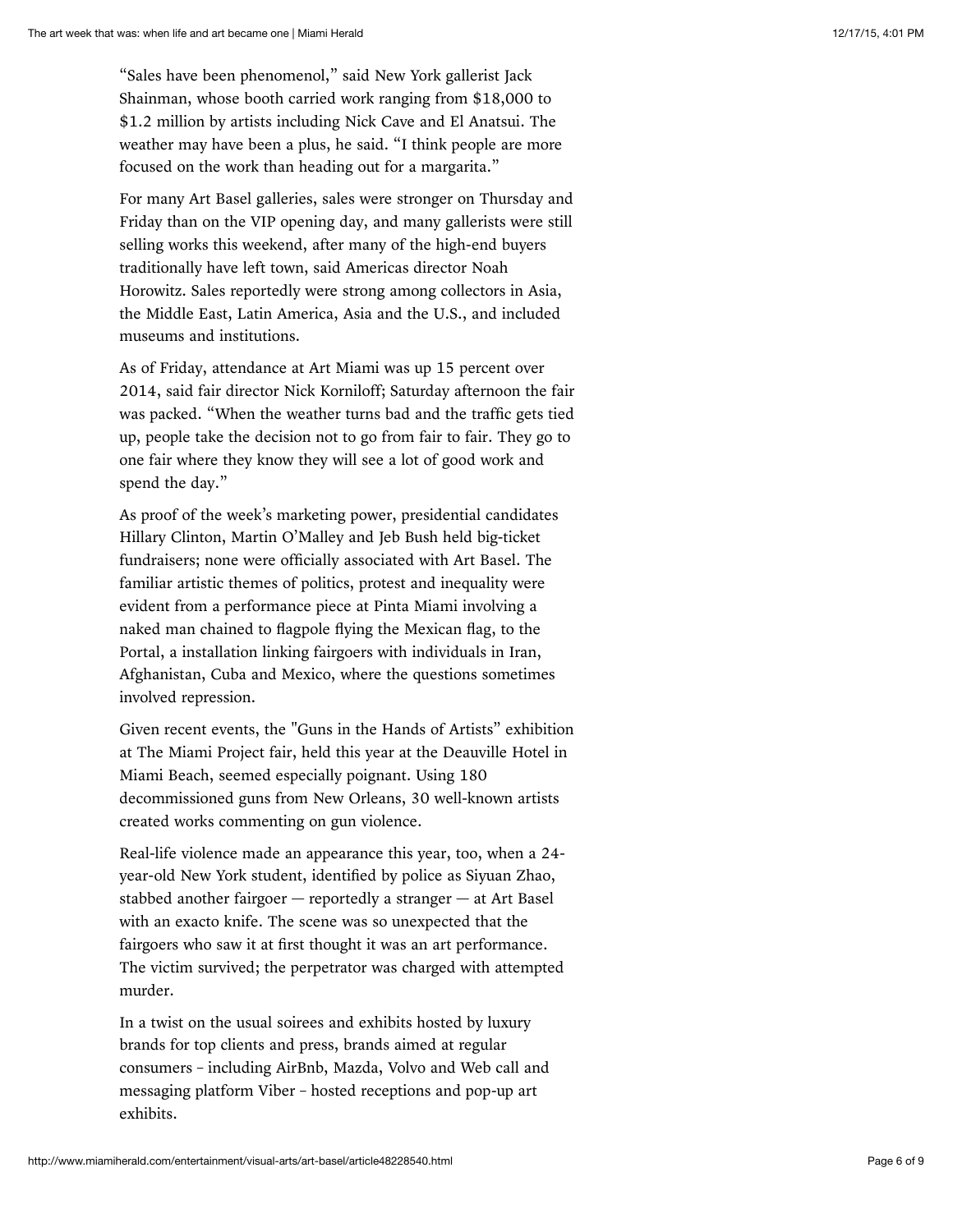Like Miamians, out-of-towners complained vociferously about traffic. Though both the county and various other agencies arranged regular free shuttles through the art zones, those too got stuck in snarls that frequently turned the two-mile trip from the Arsht Center to the Design District into an hour-long slog. With the Venetian Causeway closed for repairs, the trek between the mainland and Miami Beach was slower than usual. "It's very difficult to get around," said New York collector Barry Meisel. "You've got to be able to facilitate that."

The unprecedented December storms didn't help – though they did underscore the environmental questions posed by works such as Holoscenes, an interactive installation at Miami Dade College by Lars Jan, and sculptures by Alan Sonfist at Art Basel and the Sagamore Hotel that speak to climatic change and the fragility of the local ecology. The new Faena Hotel cancelled planned outdoor events due to the downpour.

Despite the challenges, art reached many for whom the price of a fair ticket was a stumbling block. From an exhibition of Botero sculptures by Gary Nader Art in Bayfront Park to the UNREALISM figurative painting and sculpture show arranged by New York megadealers Jeffrey Deitch and Larry Gagosian in the Design District, many exhibits were free.

With so much art and so little time, the question invariably arises whether all the fairs can thrive.

"The roster changes every year," said Helen Stoilas, web editor for the Art Newspaper, who has covered Art Basel week since 2004. "What I like about having a lot of shows is that you can see different types of artists at different price points, and that allows for different types of collectors."

One looming problems for some of the fairs is Miami's real estate boom. Developers and investors have been snatching up land as prices for residential and commercial properties in South Florida skyrocket. That means less space for fair organizers to set up tents.

"The key to the Art Basel [satellite] fairs is being able to tap into undeveloped land in the Midtown and Wynwood areas," said Peter Zalewski, a real estate market analyst. "But that's exactly where developers and land bankers have been buying . . . It will definitely create a real dilemma for the fairs."

But the biggest challenge in the long run, said Miami gallery owner Fred Snitzer, who shows at Art Basel Miami Beach, is the traffic. "It took me 20 minutes to drive a four-minute walk," he